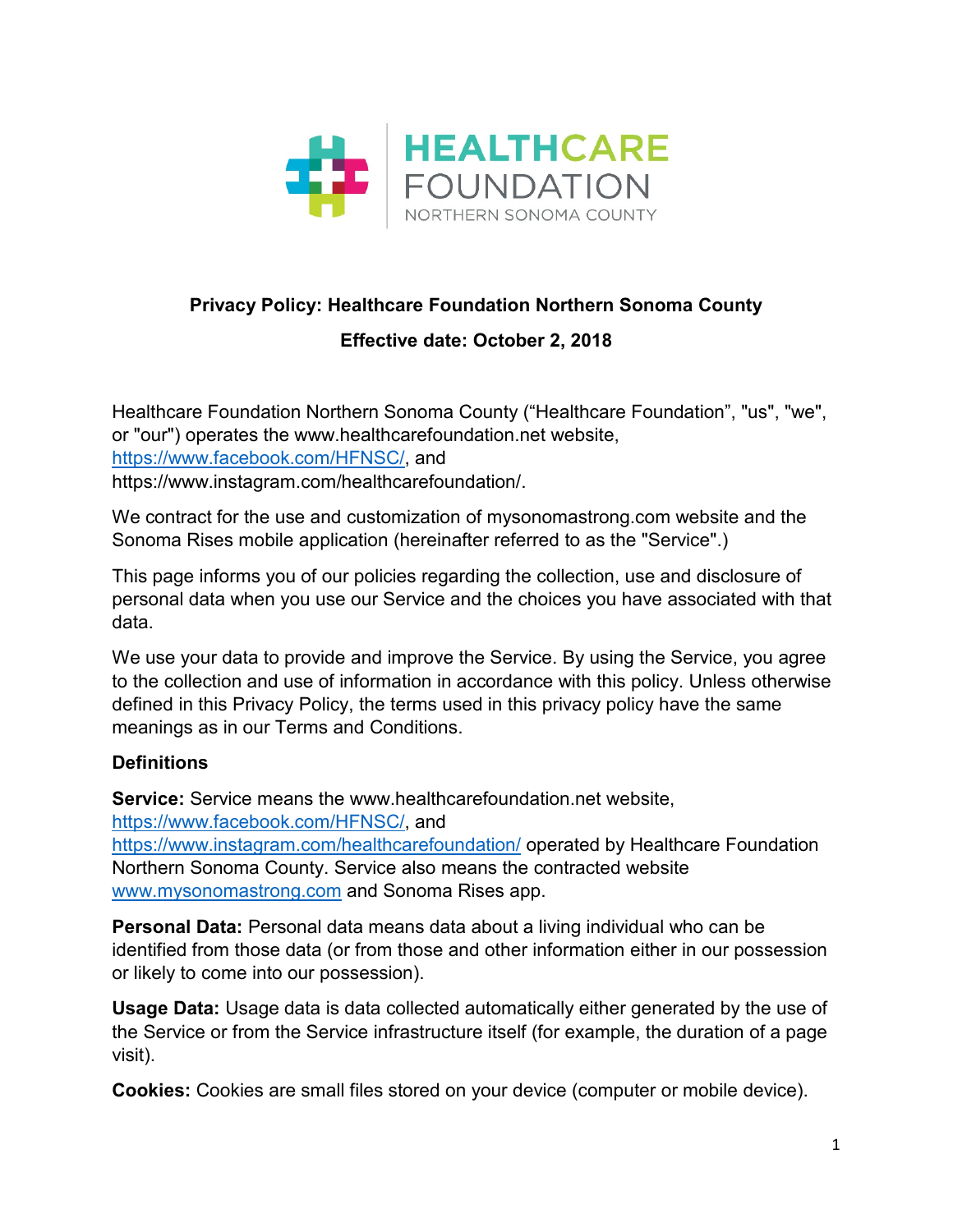**Information Collection and Use:** We collect several different types of information for various purposes to provide and improve our Service to you.

# **Types of Data Collected:**

**Personal Data:** While using our Service, we may ask you to provide us with certain personally identifiable information that can be used to contact or identify you ("Personal Data"). Personally identifiable information may include, but is not limited to: demographic and utilization data.

The data will be used in a deidentified/anonymous form, not tied to any identity, name, email or other personal information on the [www.mysonomastrong.com](http://www.mysonomastrong.com/) website and the Sonoma Rises app. The same is true for the [www.healthcarefoundation.net](http://www.healthcarefoundation.net/) website, its Facebook, Instagram and other social media accounts operated by the Healthcare Foundation. The purpose of this data is to characterize user groups and determine how the app and website are utilized, and the utilization traffic patterns.

# **Cookies and Usage Data**

**Usage Data:** We may also collect information that your browser sends whenever you visit our Service or when you access the Service by or through a mobile device ("Usage Data").

This Usage data may include information such as your computer's Internet Protocol address (e.g. IP address), browser type, browser version, the pages of our Service that you visit, the time and date of your visit, the amount of time spent on those pages, unique device identifiers and other diagnostic data.

When you access the Service with a mobile device, this usage data may include information such as the type of mobile device you use, your mobile device unique ID, the IP address of your mobile device, your mobile operating system, the type of mobile Internet browser you use, unique device identifiers and other diagnostic data.

**Location Data:** We may use and store information about your location unless you do not give us permission to do so ("Location Data"). We use this data to provide features of our Service, to improve and customize our Service.

You can enable or disable location services when you use our Service at any time by way of your device settings.

# **Tracking & Cookies Data:**

We use cookies and similar tracking technologies to track the activity on our Service and we hold certain information.

Cookies are files with a small amount of data which may include an anonymous unique identifier. Cookies are sent to your browser from a website and stored on your device. Other tracking technologies are also used such as beacons, tags and scripts to collect and track information and to improve and analyze our Service.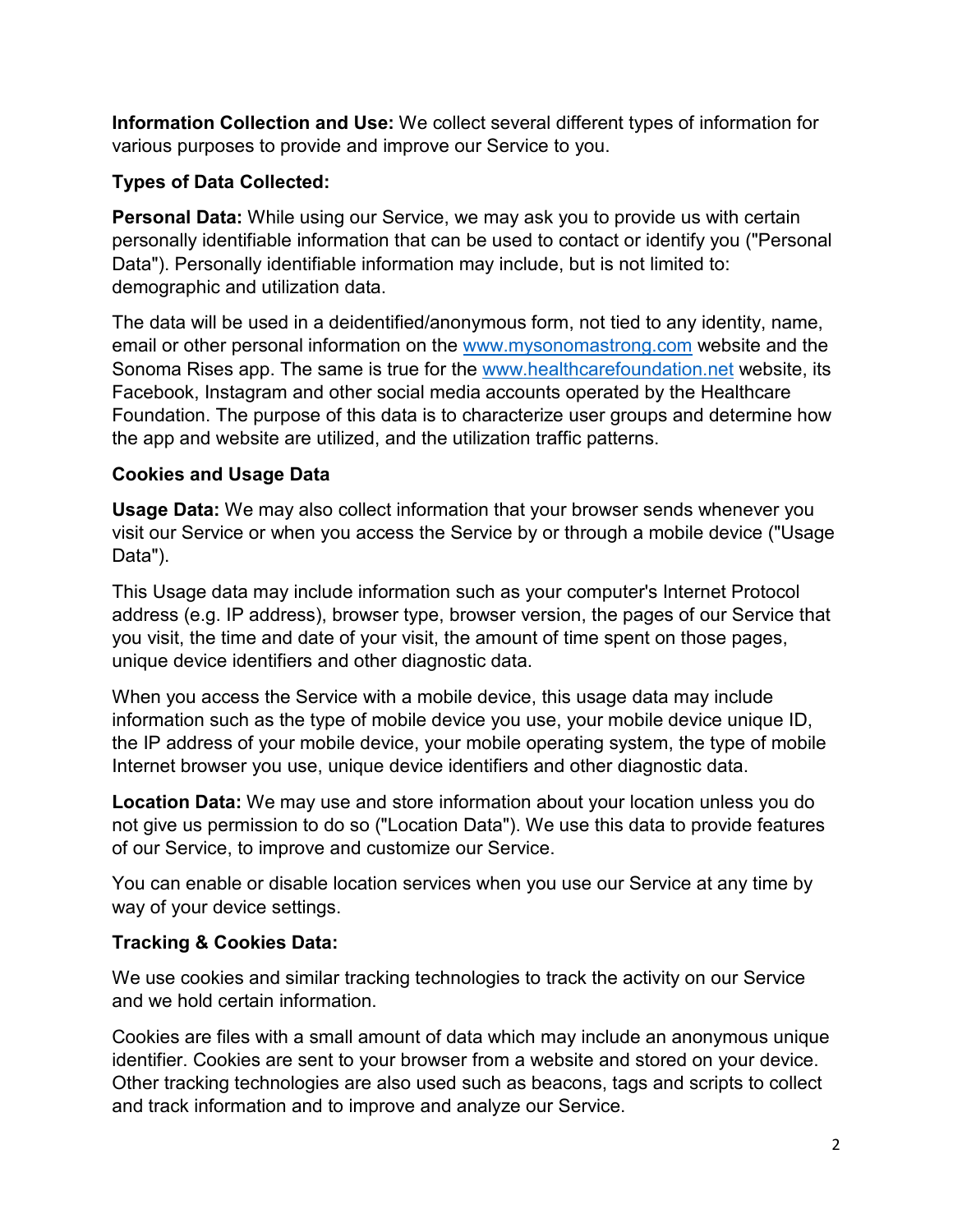You can instruct your browser to refuse all cookies or to indicate when a cookie is being sent. However, if you do not accept cookies, you may not be able to use some portions of our Service.

#### **Examples of Cookies we use:**

- **Session Cookies:** We use Session Cookies to operate our Service.
- **Preference Cookies:** We use Preference Cookies to remember your preferences and various settings.
- **Security Cookies:** We use Security Cookies for security purposes.

# **Use of Data**

Healthcare Foundation uses the collected data for various purposes:

- To provide and maintain our Service
- To notify you about changes to our Service
- To allow you to participate in interactive features of our Service when you choose to do so
- To provide customer support
- To gather analysis or valuable information so that we can improve our Service
- To monitor the usage of our Service
- To detect, prevent and address technical issues
- To provide anonymous, deidentified data to support research efforts

#### **Transfer of Data**

Your information, including personal data, may be transferred to — and maintained on — computers located outside of your state, province, country or other governmental jurisdiction where the data protection laws may differ from those of your jurisdiction. If you are located outside United States and choose to provide information to us, please note that we transfer the data, including personal data, to other locations within the United States and process it there.

Your consent to this privacy policy followed by your submission of such information represents your agreement to that transfer.

Healthcare Foundation will take all the steps reasonably necessary to ensure that your data is treated securely and in accordance with this privacy policy and no transfer of your personal data will take place to an organization or a country unless there are adequate controls in place including the security of your data and other personal information.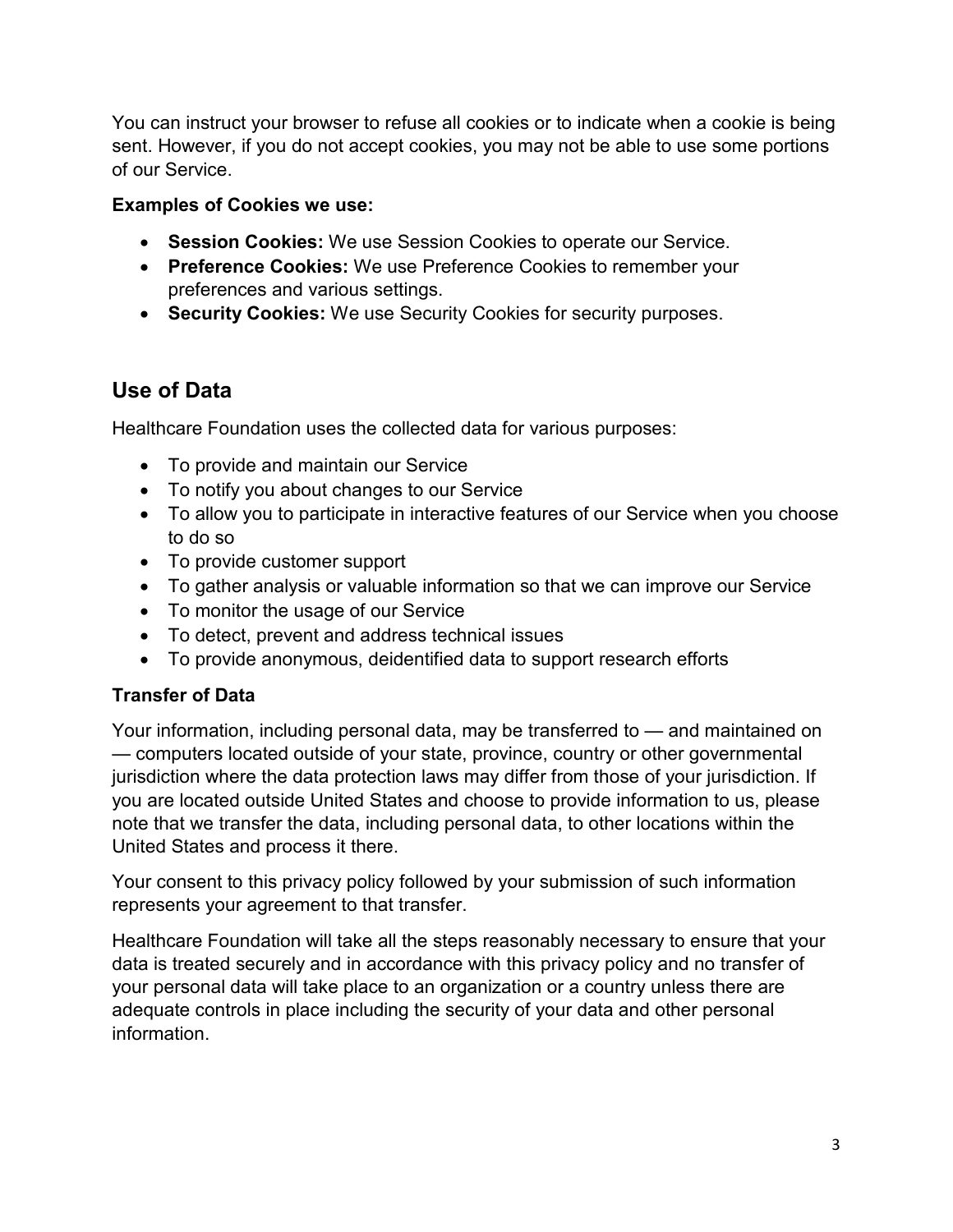# **Disclosure of Data**

#### **Disclosure for Law Enforcement**

Under certain circumstances, Healthcare Foundation may be required to disclose your personal data if required to do so by law or in response to valid requests by public authorities (e.g. a court or a government agency).

#### **Legal Requirements**

Healthcare Foundation may disclose your personal data in the good faith belief that such action is necessary to:

- To comply with a legal obligation
- To protect and defend the rights or property of Healthcare Foundation
- To prevent or investigate possible wrongdoing in connection with the Service
- To protect the personal safety of users of the Service or the public
- To protect against legal liability

#### **Security of Data**

The security of your data is important to us but remember that no method of transmission over the Internet or method of electronic storage is 100% secure. While we strive to use commercially acceptable means to protect your personal data, we cannot guarantee its absolute security.

#### **Our Policy on "Do Not Track" Signals under the California Online Protection Act** (CalOPPA)

We do not support Do Not Track ("DNT"). Do Not Track is a preference you can set in your web browser to inform websites that you do not want to be tracked. You can enable or disable Do Not Track by visiting the Preferences or Settings page of your web browser.

#### **Service Providers**

We may employ third party companies and individuals to facilitate our Service ("Service Providers"), provide the Service on our behalf, perform Service-related services or assist us in analyzing how our Service is used.

These third parties have access to your personal data only to perform these tasks on our behalf and are obligated not to disclose or use it for any other purpose.

# **Analytics**

We may use third-party service providers to monitor and analyze the use of our Service.